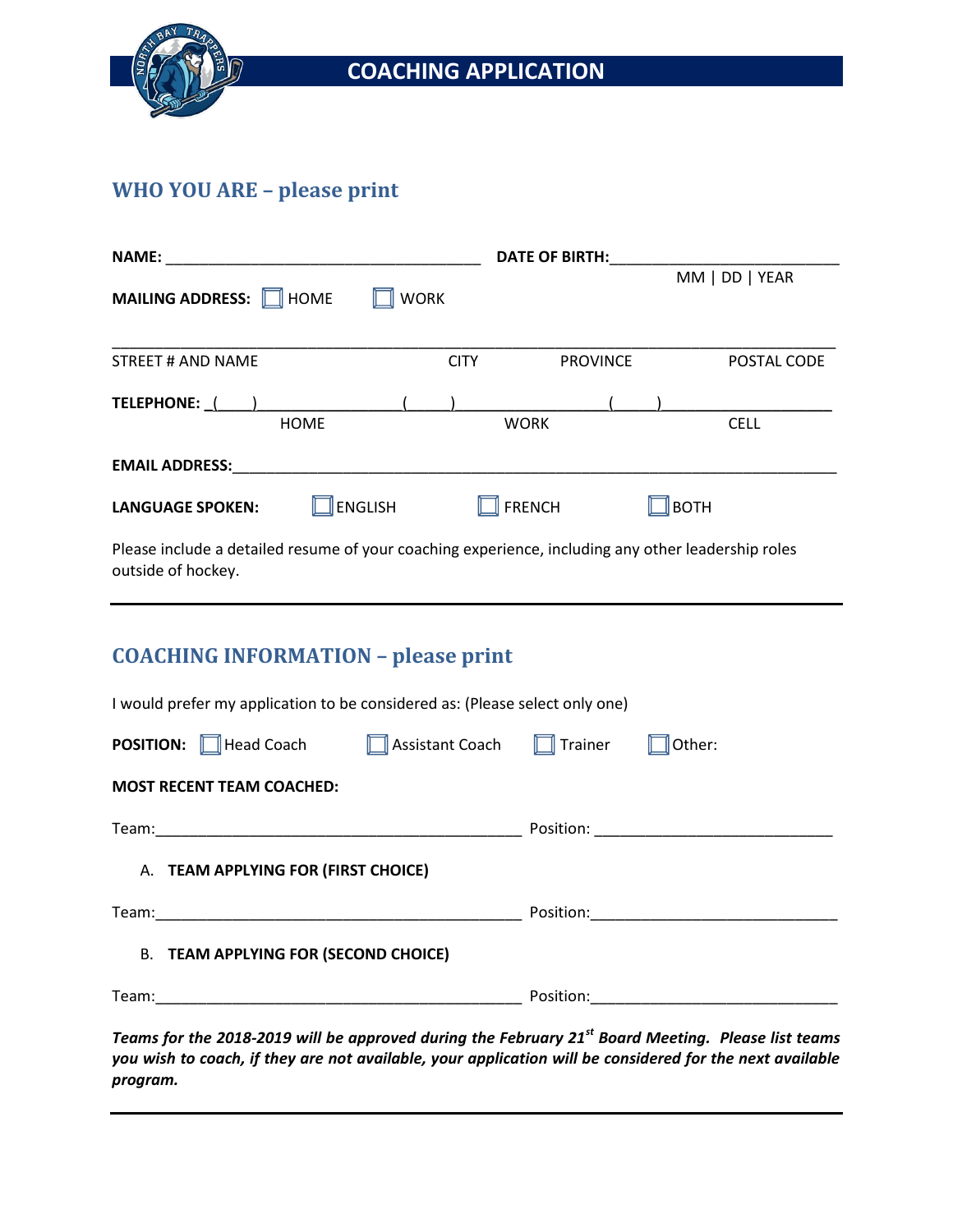

## **COACHING APPLICATION**

### **NATIONAL COACHING CERTIFICATION PROGRAM (NCCP)**

**COMPLETED LEVELS** (Please provide certification numbers in the spaces provided)

| Coach #                                    | <b>Initiation#</b>     | Speak Out #    |
|--------------------------------------------|------------------------|----------------|
|                                            |                        |                |
| <b>Trainer#</b>                            | <b>Body Checking #</b> | Intermediate # |
|                                            |                        |                |
| <b>OTHER COACHING COURSES OR TRAINING:</b> |                        |                |
|                                            |                        |                |
|                                            |                        |                |
|                                            |                        |                |
|                                            |                        |                |
|                                            |                        |                |
|                                            |                        |                |

### **POLICE CHECK**

#### **COPY OF POLICE RECORD CHECK MUST BE ATTACHED, IF NOT PREVIOUSLY SUBMITTED, IN ORDER TO PROCESS YOUR APPLICATION.**

POLICE RECORD CHECK (DATE ISSUED):  $\blacksquare$ 

It is a requirement for all Coaches, Assistant Coaches, Trainers and Managers to provide a Police Record Check which includes Vulnerable Sector Screening.

In order to obtain a police record check, you must attend the North Bay Police Service (resident of North Bay), Ontario Provincial Police or First Nations in person. In order to process the check, you will be required to produce two pieces of valid government issued identification. The identification must confirm your name, date of birth and address, one piece of identification must have a photo. They accept driver's license, birth certificate, citizenship card, passport, age of majority, Military Identification, Indian Status card, student identity card from a Canadian institute, etc.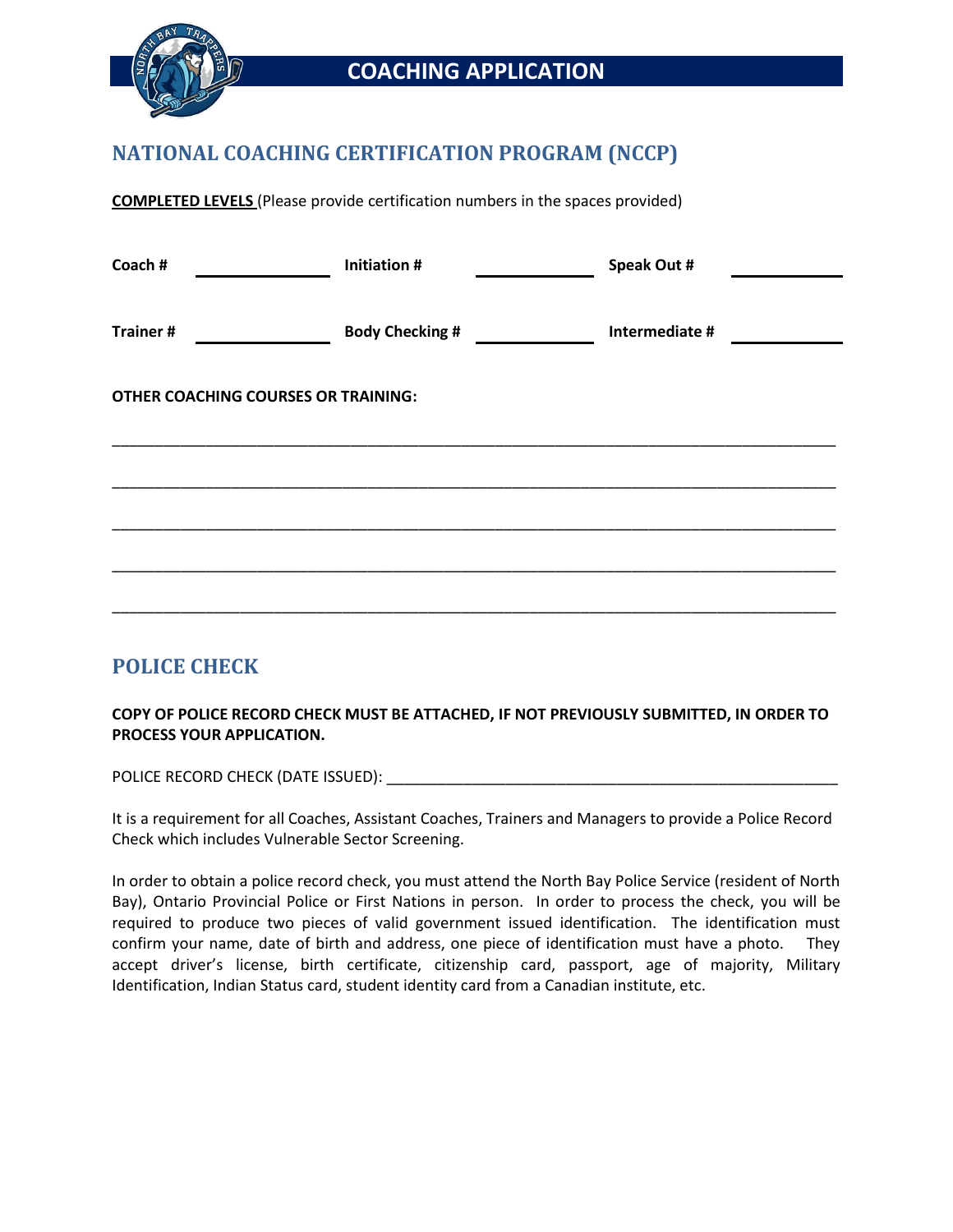

# **COACHING APPLICATION**

### **ABOUT YOU**

 $\sim$  100  $\mu$ 

1. Do you have a child registered with West Ferris Minor Hockey Association?

| $\Box$ YES $\Box$ NO                                                                                                                                               |
|--------------------------------------------------------------------------------------------------------------------------------------------------------------------|
| 2. If a Coaching Position were not available in the age group of your choice, would you be willing to<br>coach in another division or help out with skill clinics? |
| $\Box$ YES $\Box$ NO                                                                                                                                               |
|                                                                                                                                                                    |
| 3. Do you feel your child will make the team for which you are applying:                                                                                           |
| $\Box$ YES $\Box$ NO                                                                                                                                               |
| 4. In what portion of the team do you feel your child will rate?                                                                                                   |
| Upper _______ Middle ______ Lower _____                                                                                                                            |
| 5. Will you coach the team if an independent committee does not assess your child to make the team?                                                                |
| $\Box$ YES $\Box$ NO                                                                                                                                               |
| 6. Are you certified for the level for which you are applying?                                                                                                     |
| $\Box$ YES $\Box$ NO                                                                                                                                               |

7. If you are not certified at the required level, are you available to take a weekend course to attain the required level?